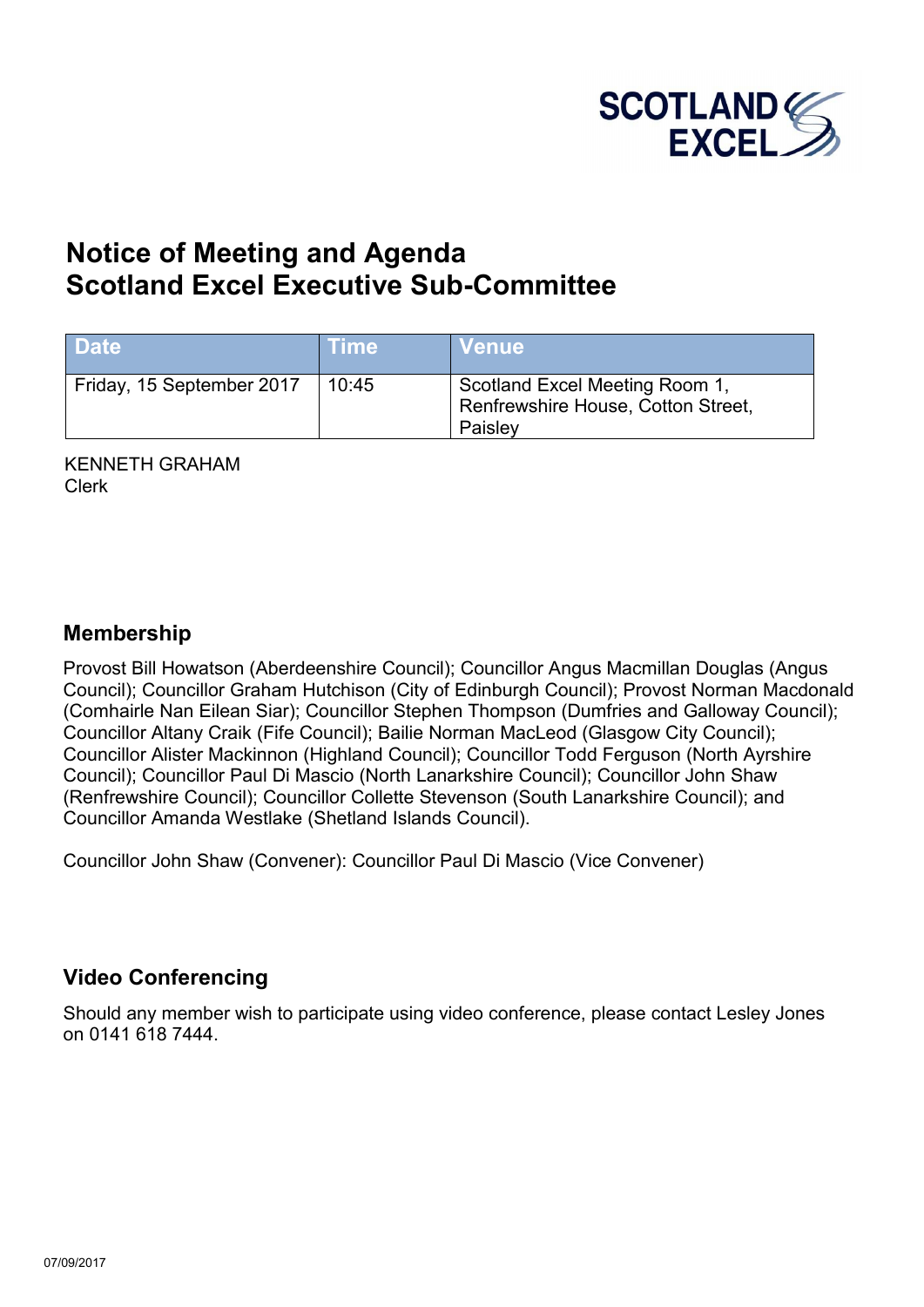## **Further Information**

This is a meeting which is open to members of the public.

A copy of the agenda and reports for this meeting will be available for inspection prior to the meeting at the Customer Service Centre, Renfrewshire House, Cotton Street, Paisley and online at [www.renfrewshire.cmis.uk.com/renfrewshire/CouncilandBoards.aspx](http://www.renfrewshire.cmis.uk.com/renfrewshire/CouncilandBoards.aspx)

For further information, please either email [democratic-services@renfrewshire.gov.uk](mailto:democratic-services@renfrewshire.gov.uk) or telephone 0141 618 7112.

#### **Members of the Press and Public**

Members of the press and public wishing to attend the meeting should report to the customer service centre where they will be met and directed to the meeting.